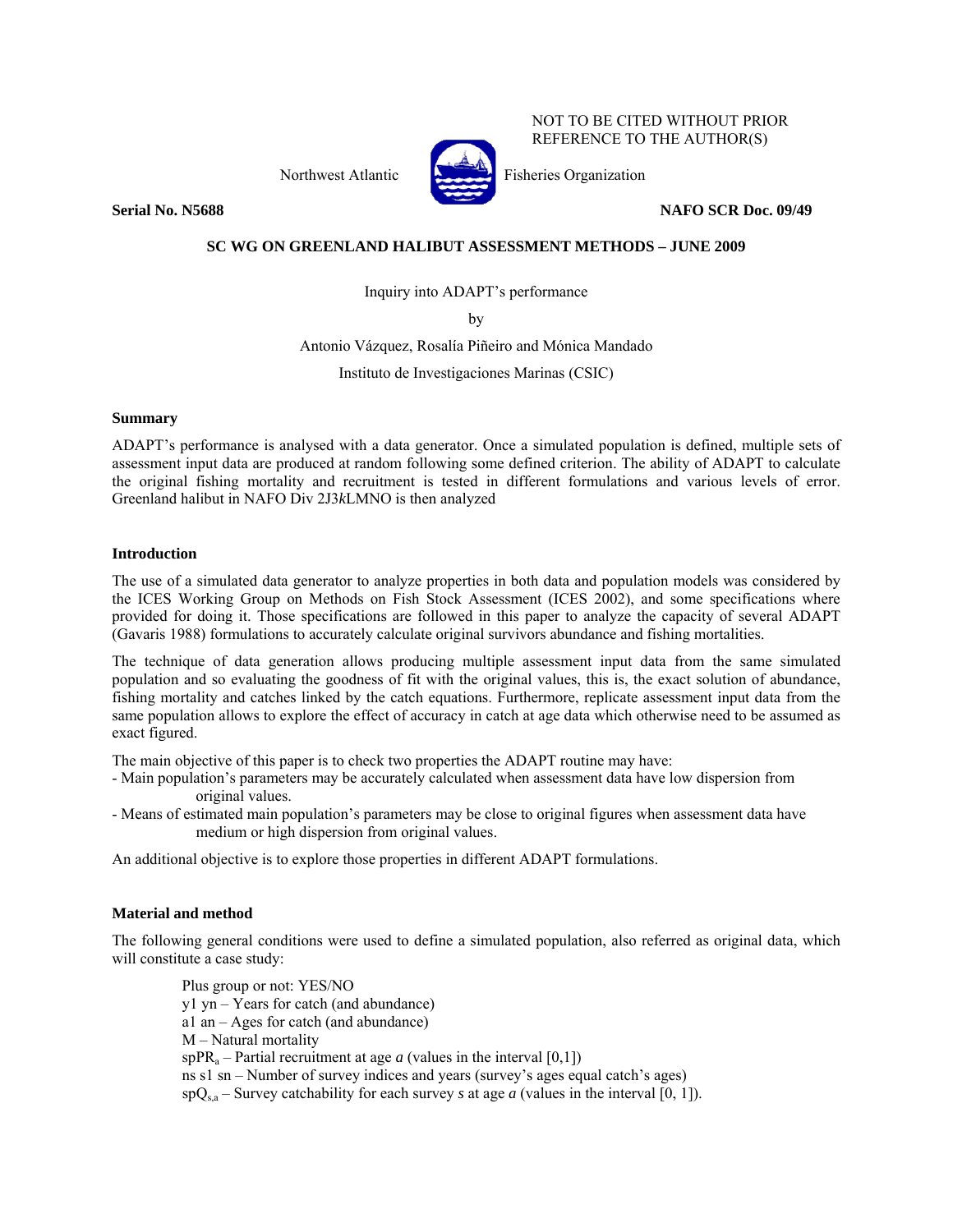Once original values of the simulated population are calculated, a set of assessment input data (catch in numbers and survey abundance indices at age) are produced using two additional parameters:

sdcc, sdsi – standard deviation for commercial catches and survey indices respectively.

Finally, ADAPT is applied to analyze each assessment input data set. The following diagram trays to explain the different variables involved. A "sp" is included in the symbols of some data to indicate *simulated population*; values for them are initially provided with the only criterion of they are possible figures:

|                     | simulated<br>population | assessment<br>input data   | <b>ADAPT</b><br><b>ADAPT</b> results |
|---------------------|-------------------------|----------------------------|--------------------------------------|
| partial recruitment | spPR                    |                            | <b>PR</b>                            |
| survey catchability | spQ                     |                            |                                      |
| randomize const.    | sdcc, sdsi              |                            |                                      |
| fishing mortality   | spF                     |                            | F                                    |
| abundance           | SDN                     |                            | N                                    |
| Catch in numbers    | spCN                    | $CN = spCN * \varepsilon$  |                                      |
| survey indices      |                         | $I = spN * spQ * \epsilon$ |                                      |

The following steps were programmed:

a) Define a simulated population: matrices  $spF_{a,y}$ ,  $spN_{a,y}$ ,  $spC_{a,y; a=a1, an; y=y1, yn}$ 

- The basic criteria to prepare these three matrices are: first, that they must be linked by the catch equation, and second, that fishing mortality may not be precisely separable, but as close to it as desired and set in the program as explain in the following development.
- a.1- fishing mortality: it is produced at age *a* year *y* by random normal distributed numbers:

 $spf<sub>av</sub> = N (\mu = spAF<sub>v</sub> * spPR<sub>a</sub>, s.d. = 0.05)$  limited to [0,10] being  $s_{\text{p}} = A$ nnual fishing mortality at year *y*<br> $s_{\text{p}} = 0.2 + 0.5 * e$   $e =$  Equal [0.1]  $\sin AF_v = 0.2 + 0.5 * e$ 

a.2- abundance of each cohort at its first age (inside the margins of the simulated population's case) is produced as follows:

If first cohort's age equal the initial age considered in the case (a1):

 $s p N_{a1,y} =$  Equal [0,10000] - random equally distributed numbers in the said interval

If first cohort's year equal the initial year considered in the case  $(y1)$ :

 $spN_{a,y1} = e * 0.6^{a-1}$   $e =$  Equal [0,10000]

These magnitudes of recruitment are irrelevant.

a.3- spN<sub>a,y</sub> for every age *a* and year *y* is calculated using the catch equation.  $s p N_{a+1, y+1} = s p N_{a,y} / \exp (s p F_{a,y} + M)$ 

a.4-  $spC_{a,y}$  = catch in number at age *a* and year *y* is also calculated with the catch equation.  $spC_{a,y} = (spN_{a,y} - spN_{a+1, y+1}) * spF_{a,y} / (spF_{a,y} + M)$ 

If last age is a plus group these two previous equations become:

 $spN_{an,y+1} = spN_{an,y} / exp (spF_{an,y} + M) + spN_{an-1,y} / exp (spF_{an-1,y} + M)$ 

$$
spC_{an\text{-}1,y} = spN_{an\text{-}1,y} * (1 - spN_{an\text{-}1,y} / \exp{(spF_{an\text{-}1,y} + M)}) * spF_{an\text{-}1,y} / (spF_{an\text{-}1,y} + M)
$$

 $spC_{an,v} = spN_{an,v} * (1 - spN_{an,v} / exp (spF_{an,v} + M)) * spF_{an,v} / (spF_{an,v} + M)$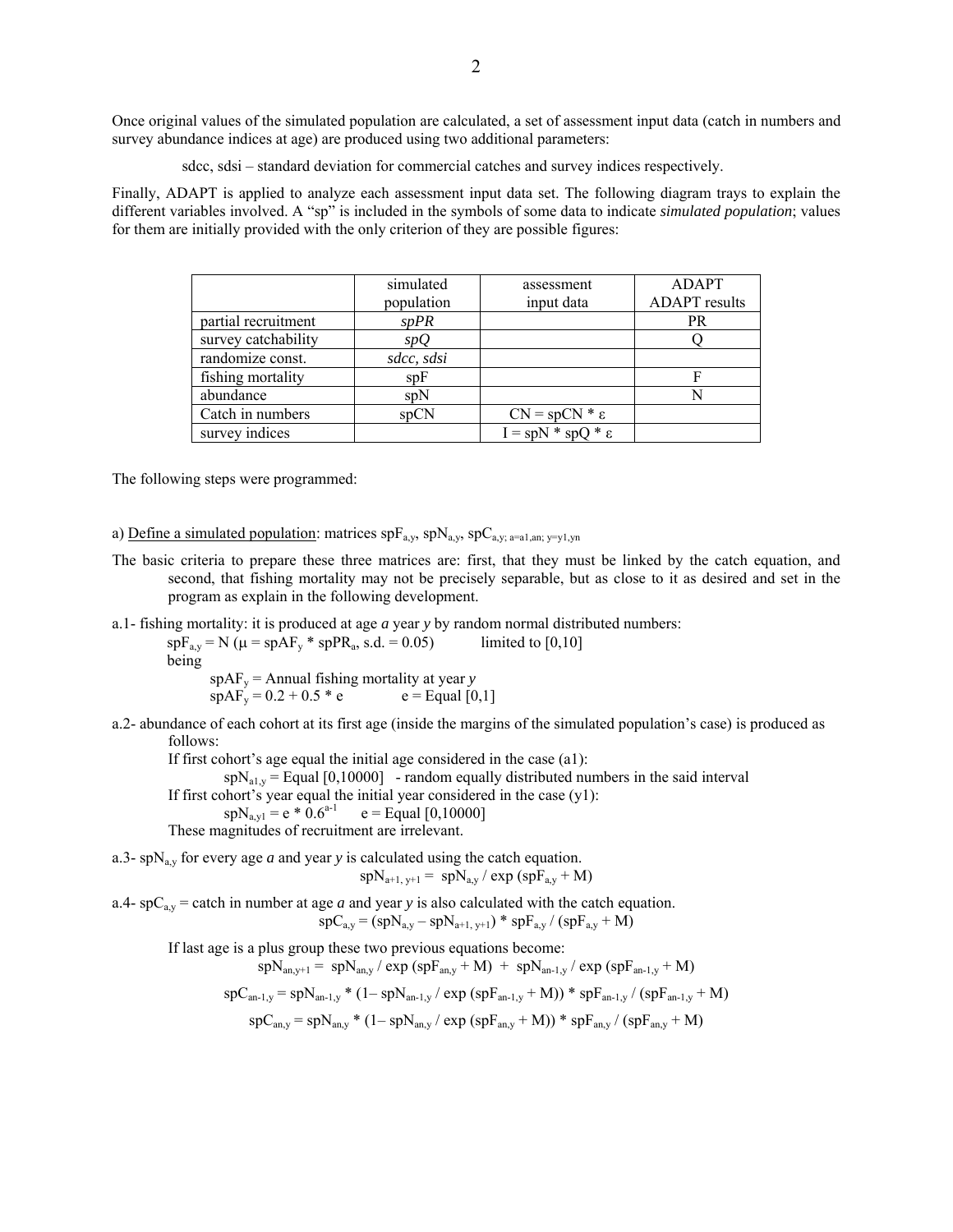b) Obtain one assessment input data set: matrices  $C_{a,y, a=a1, an; y=y1, yn}$ ,  $I_{s,a,y; s=1, ns, a=a1, an; y=y1, yn}$ 

b.1- Commercial catches at age  $(C_{a,y})$  $C_{a,y} = spC_{a,y} * e^{-logN} (\mu = 1, s.d. = sdec)$   $e \in [0, 2]$ b.2- Survey indices  $(I_{s,a,y;\,s=1,ns})$  $I_{s,a,y} = spN_{a,y} * spQ_{s,a} * e$  e =logN ( $\mu = 1$ , s.d. = sdsi) e∈[0.5, 1.5]

c) Apply ADAPT on  $C_{a,y}$ ,  $I_{s,a,y}$  and M to calculate  $N_{a,y}$ ,  $F_{a,y}$ , PR<sub>a</sub> and  $Q_{s,a}$ .

 $SS = \sum_{s=1,ns; a:=a1,an; y=v1,yn} \log [I_{say} / (N_{ay} * Q_{sa})]^2$ 

d) Repeat b) and c) 10 to 1000 times to produce distribution curves for some ADAPT's results, such as survivors at age, F at age, PR at age.

ADAPT can by formulated in several different ways and this is the reason for several initial option of a case study. They are:

1) How many parameters are calculated

Options: - survivors of all cohorts occurring in the last year

- survivors of all cohorts occurring in the last year excluding the oldest age

- survivors of all cohorts (both occurring in the last year or elsewhere)

2) What objective function is used

Options: - sum of squares of  $\lceil \log (I/(Q*N)) \rceil$  (default option) - sum of squares of  $[(I - Q^*N) / V(N)]$ 

3) How survey's catchability at age  $(Q_{sa})$  is calculated

Options: - geometric mean with epoch consideration:

\n
$$
Q_{s,a} = \left[\prod_{y=1, n y} (I_{s,a,y} / N_{a,y})\right]^{1/ny}
$$
\n(default option)

\nor

\n
$$
Q_{sa} = EXP \text{ (mean of log } (I_{say} / N_{a,y})
$$
\na log-normal distribution is assumed

\n- logarithmic:

\n
$$
Q_{sa} = EXP \text{ (mean of log } (I_{say} / N_{a,y}))
$$
\nor: Q<sub>s,a</sub> =  $\left[\prod_{y=1, n y} (I_{s,a,y} / N_{a,y})\right]^{1/ny}$ 

- adjusted with 10% mean values:

$$
Q_{sa} = \sum_{y} \left[ (I_{say} + mI) / \sum_{y} (N_{ay} + mN) \right]
$$
  
ml = mean  $(I_{say})/10$ ,  $mN$  = mean  $(N_{ay})/10$ 

- mean of [I/N]

Survey's epoch is always taken into account, so survey's indices  $(N_{av})$  are transformed to:

 $N_{av}$  \* EXP (-Z \* mean epoch of the survey)

Survey's catchabilities at age could be included as parameters, but it could be redundant in some cases and, in particular, when the used objective function is the sum of squares of logarithms of quotients (default option) and catchability is calculated as a geometric mean (default option).

4) How partial recruitment is calculated

Options: - arithmetic mean of Fs (default option)

- arithmetic means of normalized F
- quotients between  $n(t)$  and  $n(t+1)$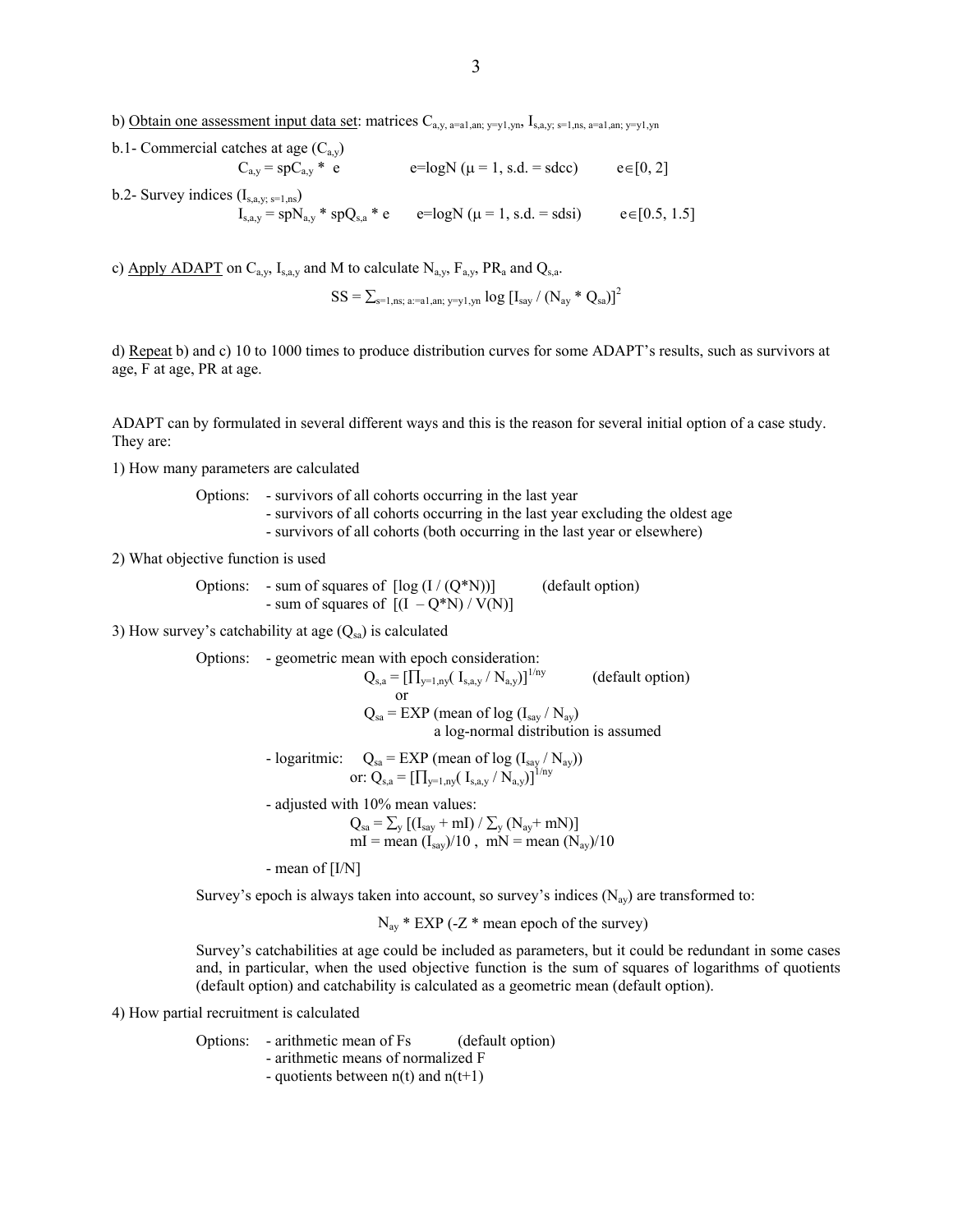5) How fishing mortality of the last age is calculated

When intermediate cohorts, those without presence in the last year, are not initialized with a parameter (survivor's abundance), fishing mortality at last age is used to initialize the cohort; it is calculate as a mean of fishing mortalities for younger ages in the same year.

| Options: - Heincke method    | (default option) |
|------------------------------|------------------|
| - F powered by C             |                  |
| $-F_{\text{year}} \times PR$ |                  |

The first two alternatives include an option on how many younger ages are used

6) Pope's approximation or an exact solution is used. (default option is "exact solution")

7) Plus-group is or not considered. (default option is "not considered")

No references are provided on how biomass or spawning stock biomass is calculated because abundances and catch at age values were only considered in this analysis.

Simulated population for the analysis were prepared according to definitions contained in an ASCII file (Table 1):

Years: 1975-2007 Ages: 1-14 Natural mortality 0.2 Partial recruitment: 0 0 0 0.1 0.2 0.5 1 1 0.75 0.5 0.5 0.5 0.5 0.5 2 survey indices for years: 1990-2007 survey catchability 1: 0.02 0.02 0.03 0.04 0.1 0.2 0.2 0.2 0.1 0.05 0.02 0.02 0.02 0.02 survey catchability 2: 0.3 0.3 0.25 0.25 0.2 0.15 0.15 0.1 0.05 0.02 0.01 0.01 0.01 0.01

Settings of ADAPT routine are also specified in the same ASCII file containing simulated population's definitions. But some characteristics of this analysis were fixed, irrespective of that file content:

- Analyses were repeated in three different ways: one with each options of how many parameters are calculated: 10, 9 or 27.

- Analyses were repeated with four different deviation levels for *sdcc* and *sdsi*: 0.001, 0.01, 0.1 and 0.25. First two levels produce assessment data being very close to the simulated population figures. Last two options try to reproduce more realistic situation.

- Every possible combinations of the above three and four type of analysis were repeated for 10 to 1000 times, according to the following general scheme:

| 10 parameters         | 10 parameters        | 10 parameters       | 10 parameters        |
|-----------------------|----------------------|---------------------|----------------------|
| $sdcc = sdsi = 0.001$ | $sdcc = sdsi = 0.01$ | $sdcc = sdsi = 0.1$ | $sdcc = sdsi = 0.25$ |
| 10 runs               | $100 \text{ runs}$   | $500 \text{ runs}$  | $1000 \text{ runs}$  |
| 9 parameters          | 9 parameters         | 9 parameters        | 9 parameters         |
| $sdcc = sdsi = 0.001$ | $sdcc = sdsi = 0.01$ | $sdcc = sdsi = 0.1$ | $sdcc = sdsi = 0.25$ |
| 10 runs               | $100 \text{ runs}$   | $500 \text{ runs}$  | $1000 \text{ runs}$  |
| 27 parameters         | 27 parameters        | 27 parameters       | 27 parameters        |
| $sdcc = sdsi = 0.001$ | $sdcc = sdsi = 0.01$ | $sdcc = sdsi = 0.1$ | $sdcc = sdsi = 0.25$ |
| 10 runs               | $100 \text{ runs}$   | $500 \text{ runs}$  | $1000 \text{ runs}$  |

Every run implied in the above scheme is based on a set of assessment input data derived from a unique case study, that is, the same simulated population. Results of all these runs will appear in the same figure: all analysis of each figure will be based on the same simulated population.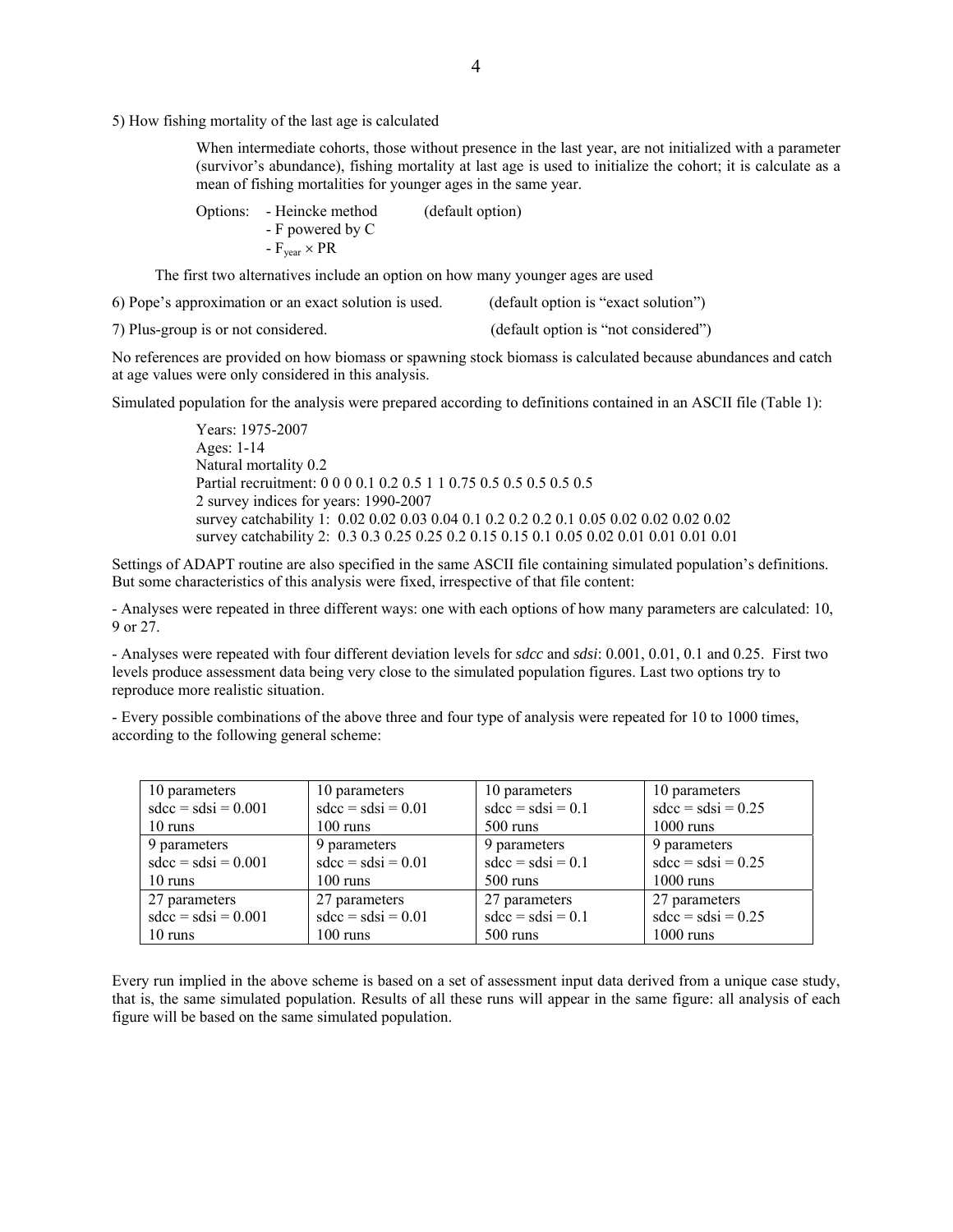#### **Results:**

Results are presented in figures 1 to 6 and were prepared with specific ADAPT settings:

Figure 1 and 2: default options Figure 3: "F last age"  $=$  arithmetic mean Figure 4: "option catchability" = Q=EXP (mean log(Indices/N)) + epoch (NOAA) Figure 5: "option catchability" = geometric mean +  $10\%$  of mean values Figure 6: "ages for F-last-age"  $= 5$ 

Each figure contains 12 graphics according to the scheme already described. Each graphic represents the distribution of ADAPT's results, and contains one curve for each calculated parameter. The parameters used are survivors of the every cohort in the last year in the options of 10 or 9 parameters (ages 5 to 14 or 5 to 13 respectively), or survivors for all cohorts with presence in survey indices in the option with 27 parameters. The scale of each distribution curve is transformed for mean to coincide with 1 at abscises axis for easier comparison; maximum deviation is set at 3.

Each figure corresponds to one case study, as it was already said, but different figures came from different simulated populations. Figures 1 and 2 were based on the same ADAPT settings but different simulation populations to illustrate that the observed overestimation or underestimation of several parameters is not a characteristic of the ADAPT formulation (settings) but a consequence of some peculiarities of input data. This is well observed with the 10 or 9 parameters options (rows 1 and 2) at any level of variability in assessment data (columns). Best results are obtaining with the 27 parameters option (row 3), however they show some underestimation to low levels of variability in assessment data (columns 1 and 2) and high dispersion and overestimation for the highest level of variability (column 4). In conclusion, best behaviour is observed for the 27 parameters option at intermediate levels of variability in assessment data (row 3, column 3).

Figure 3 uses an alternative method to calculate F at last age, so it does not affect the 27 parameters option (row 3), which is similar to same option (row 3) in Figures 1 and 2. The effect on the options with 10 or 9 parameters (rows 1) and 2) is unappreciable at low variability in assessment data (columns 1 and 2) when compared with Figures 1 and 2, but the effect on medium-high variability (columns 3 and 4), if any, could be some reduction in dispersion.

Figures 4 and 5 use alternative methods to calculate catchabilities at age, but their behaviour are quite similar to the default option (Figures 1 and 2). Figure 4 shows some overestimation and Figure 5 some underestimation in the options with 10 or 9 parameters (rows 1 and 2) that could be attributed to the assessment data, as in Figures 1 and 2. No other differences are observed in comparison to the default options, but Figure 5 indicates behaviour worsening for the 27 parameters option (row 3).

Figure 6 uses 5 last ages (ages 8-12) to calculate F at the last age instead of 3 (ages 10-12) of the default option (Figures 1 and 2). Ages 10 to 12 have the same partial recruitment  $(0.5)$  as age 13, the last true age, so the use of 3 years to calculate F at age 13 is the most appropriate option. But ages 8 and 9 have a different partial recruitment (1.0 and 0.75 respectively), so when F al age 13 is calculated from them its accuracy will be worst. The effect observed in options with 10 and 9 parameters (rows 1 and 2) is a reduction of variability in distribution of estimates but with generalized underestimation. Again, option with 27 parameters (row 3) is unaffected.

In conclusion, best agreement between results and the defined case was achieved when every cohort's survivors are used as parameter (rows 3), even its behaviour get worse with high variability in assessment data (column 4); that worsening implies overestimation of most survivors, and it increases from youngest ages in last year to the oldest ages of former years. That is to say, the overestimation problem increases from present to past and from youngest ages to the oldest ones; in relative terms, this effect also means underestimation of abundance of last year cohorts in comparison to previous ones. Light underestimation is also observed at the most hypothetical case of very low variability in assessment data (columns 1 and 2).

Greenland halibut in NAFO Div. 2+3JKLMNO is analyze with assessment data from 2008 (Healey and Mahé 2008).

The option with a parameter for survivors of every cohort, the 27 parameter option in the simulated exercise, was selected to analyze Greenland halibut data (Table 2, Figures 7 and 8). Retrospective results are presented in Figure 9.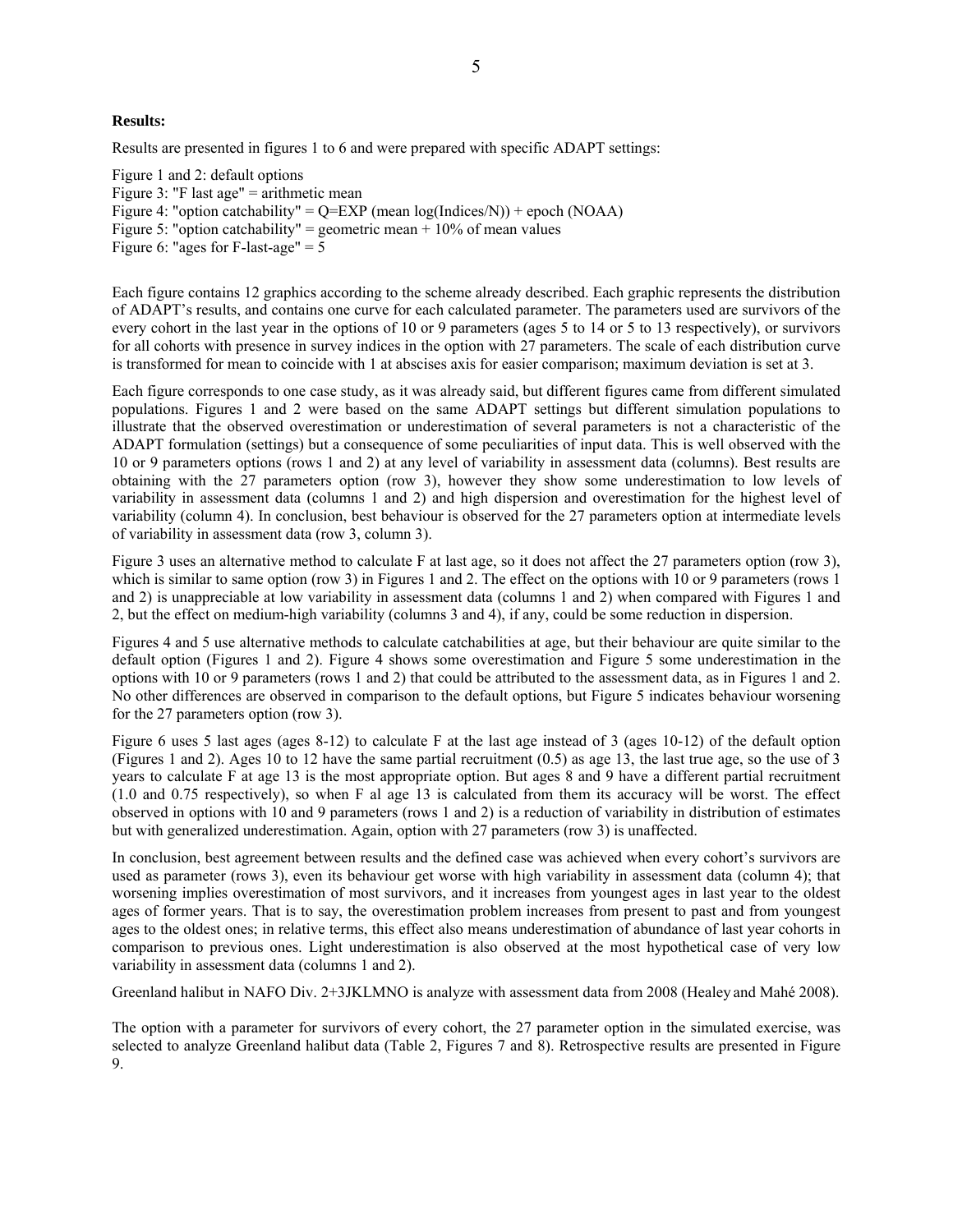### **Discussion:**

An advantage of ADAPT over other VPA methods is the scarce number of assumptions needed and, in particular, that different options are not data-dependent but are different formulation of the fit method.

There are many sources of variability and skew in both catch at age data and survey results, and it would be too tedious to include in a model all such possible sources. Random variability used to derive assessment data is justified when only the variability due to sampling is considered in defining the simulated population. However systematic skew are common in the real world. On the other hand, sources of error are so numerous in any sampling that results could be considered normally distributed with high probability. However, differences between normal distribution and log normal distribution is low at small standard deviation levels, so the discussion is mainly academics but without a clear effect on these results.

Results with Greenland halibut NAFO Div 3+ indicate a decrease in fishing mortality in recent years that is consistent with the known reduction of fishing effort. The increase of biomass is also consistent with survey results. However the retrospective pattern indicates instability of the solution (Figure 9), so it needs further review.

#### **References:**

Gavaris, S.– 1988. An adaptive framework for the estimation of population size. *CAFSAC Res. Doc.* 88/29.

Healey, B.P. and J.-C. Mahé – 2008. An Assessment of Greenland Halibut *(Reinhardtius hippoglossoides)* in NAFO Subarea 2 and Divisions 3KLMNO. *NAFO SCR Doc.* 08/48.

ICES – 2002. Report of the Working Group on Methods on Fish Stock Assessment 2001. *ICES CM* 2002/D:01.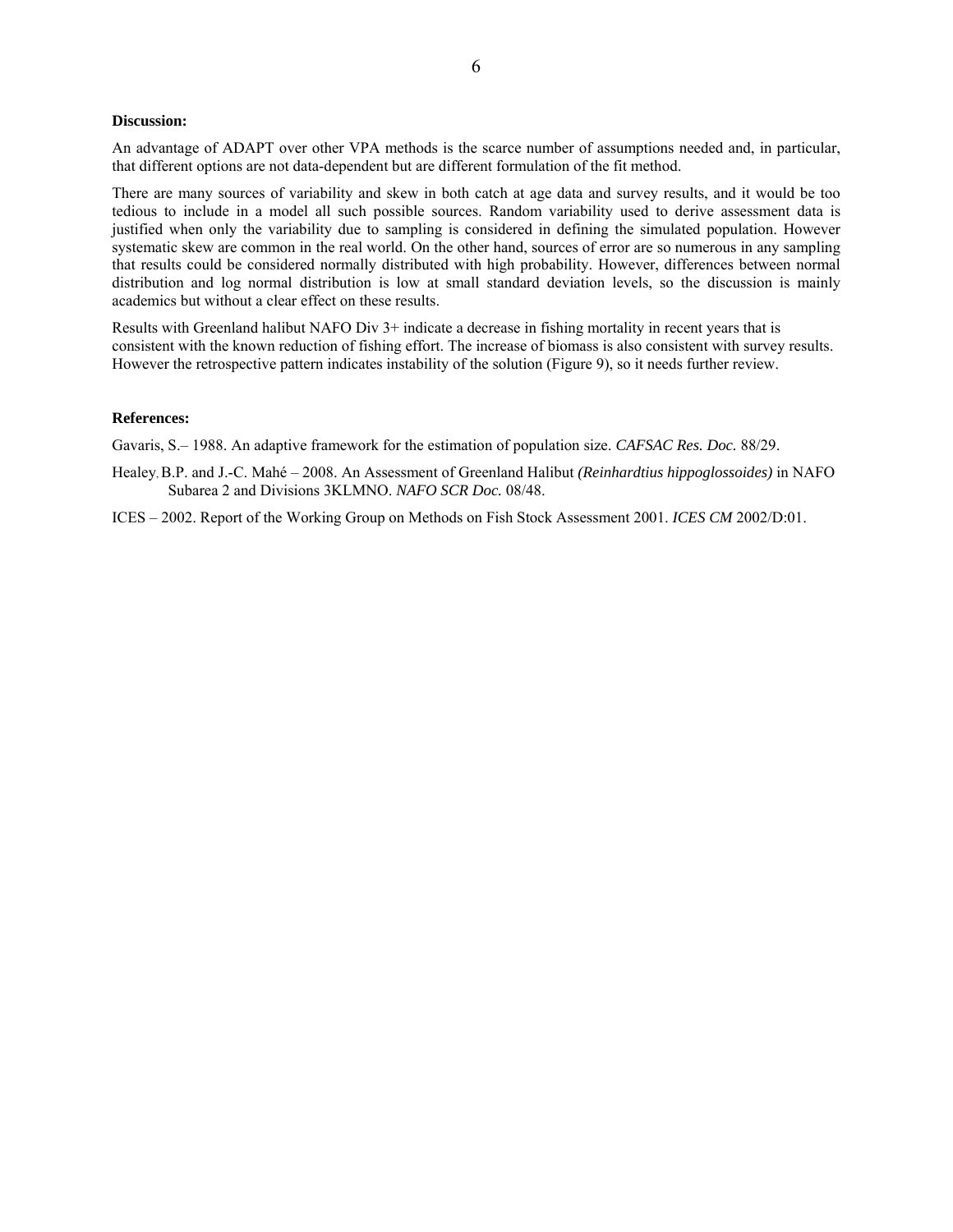```
YES "plus group" 
                                   Simulation conditions 
"title" ADAPT test with 2 surveys 
1975 2007 "years" 
1 14 "age1 ageN" 
0.2 "natural mortality" 
0 0 0 0.1 0.2 0.5 1 1 0.75 0.5 0.5 0.5 0.5 0.5 "partial R" 
2 1990 2007 "survey indices": number, year1, yearN 
0.02 0.02 0.03 0.04 0.1 0.2 0.2 0.2 0.1 0.05 0.02 0.02 0.02 0.02 
"survey catchability" 1 
0.3 0.3 0.25 0.25 0.2 0.15 0.15 0.1 0.05 0.02 0.01 0.01 0.01 0.01 
"survey catchability" 2 
0.01 "sdcc" ! 0.25<br>0.01 "sdsi" ! 0.1
0.01 "sdsi"
3 10 "series times" 
                                   ADAPT options 
3 "parameters" 1=survivors for all cohort in last year 
                  2=survivors for all cohort last year except oldest 
age 
                  3=survivors for all cohorts 
                 4=(1) + Qs5=(2) + Qs6=(3) + Qs1 "option SS" SS=Sum(z)^2 1: z=ln[I/(N^*Q)]2: z = (I - N^*Q) * w   w = 1 / var(N) (Catchability option 4) 
1 "option catchability" 1= geometric mean 
                            2= NOAA: Q=EXP (mean log(Indice/N)) + epoch 
                           3 = (1) + 10% of mean values
                          4= mean(I/N)
1 "partial recruitment" 1= arithmetic means of F 
                            2= arithmetic means of normalized F 
                           3= quotients between n(t) and n(t+1)1 "F last age" 1: Heincke 
                  2: F powered by C 
                  3: Fyear * PR (do not work) 
    "ages for F-last-age"
NO "Pope" 
YES "+group removed" 
    "age B plus"
NO "List data" 
YES "Retrospective" 
NO "Repetition" 
words between square brackets are "key words"
```
**Table 1** – ASCII file with conditions and settings for both simulation of population and ADAPT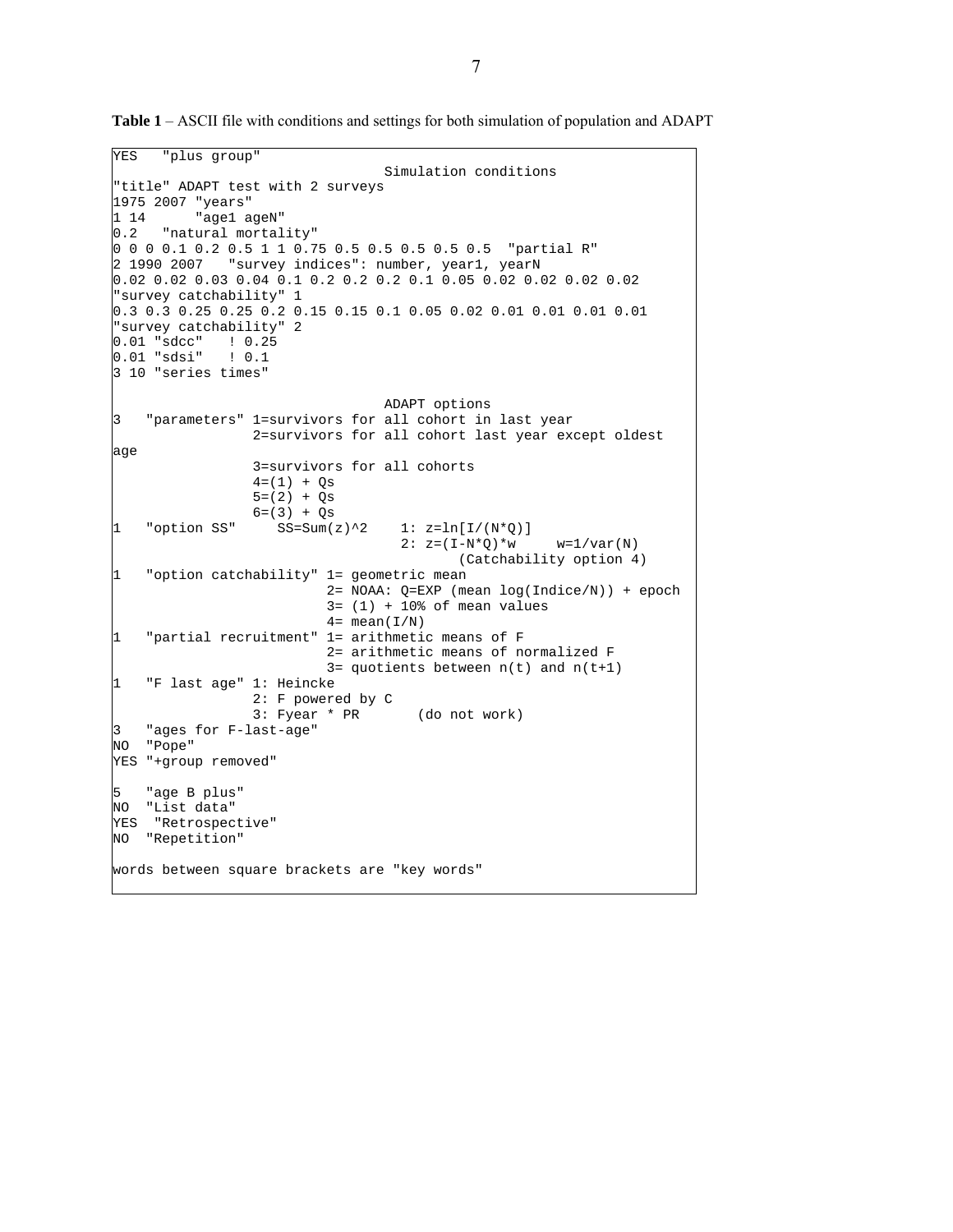**Table 2** – Greenland halibut results

 Program : ADAPT.FOR (27) G. halibut SA2+3KLMNO Junio 2008 Data characteristics: Ages  $=$  1 14 Years = 1975 2007 Last age plus-group RESULTS number of surveys used = 3 survey's epoch taken into account number of data for tuning = 397 ADAPT options: Plus-group not considered Number of parameters = 21 parameters = survivors all cohorts  $SS = SS = Sum(z)^2$   $z = ln[I/(N^*Q)]$  Catchability = geometric mean PR = aritmetic mean of F Catch equation exact solution Biomass plus =  $5 +$  results parameters = survivors all cohorts 1: N- 5 2008 25791.946054<br>2: N- 6 2008 38952.009933  $2: N- 6 2008$  3: N- 7 2008 35197.897328  $4: N- 8 2008$  5: N- 9 2008 8103.806173 6: N-10 2008 2105.286506 7: N-11 2008 1116.393407<br>8: N-12 2008 711.638969  $8: N-1222008$  9: N-13 2008 660.335527 10: N-14 2008 306.744971 11: N-14 2007 196.540762 12: N-14 2006 115.710855 13: N-14 2005 67.942734 14: N-14 2004 24.751674 15: N-14 2003 44.810274 16: N-14 2002 94.526645 17: N-14 2001 0.826536 18: N-14 2000 245.748133<br>19: N-14 1999 258.016999 19: N-14 1999 20: N-14 1998 210.951308 21: N-14 1997 237.566688

Date: 12 6 2009 time:11.33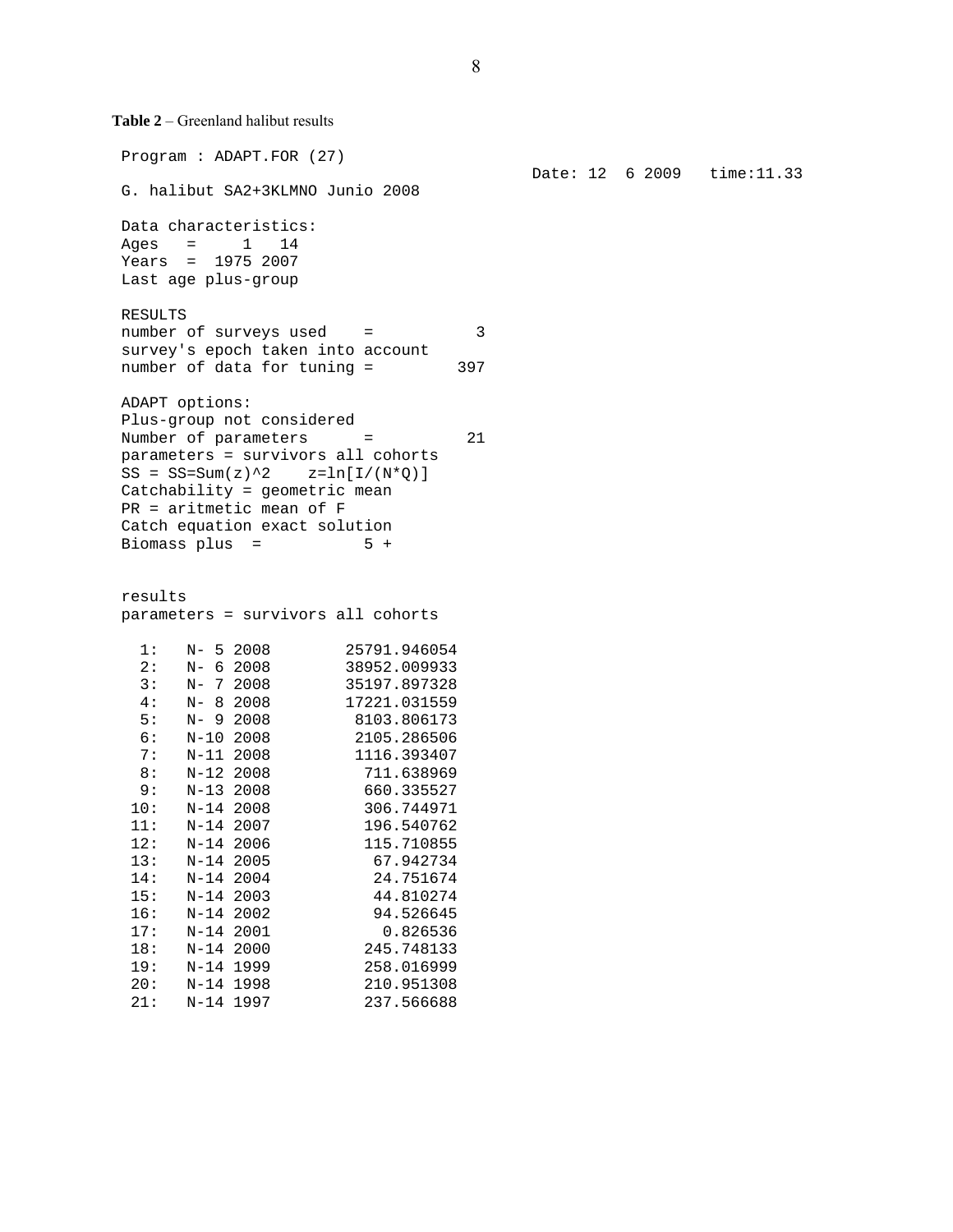Abundances

G. halibut SA2+3KLMNO: abundance

 1 2 3 4 5 6 7 8 9 10 11 12 13 1975 103533. 121208. 105198. 64527. 51349. 31156. 22484. 14135. 9461. 4058. 1508. 415. 721. 1976 107145. 84765. 99236. 86129. 52831. 41740. 22966. 13242. 7131. 4204. 1813. 608. 219. 1977 103322. 87723. 69400. 81248. 70517. 43239. 33623. 15893. 6000. 2481. 1477. 744. 265. 1978 82191. 84593. 71821. 56820. 66520. 57252. 30884. 17844. 6452. 2295. 1125. 1011. 492. 1979 96898. 67293. 69259. 58802. 46520. 51771. 39295. 17234. 7835. 2723. 604. 281. 499. 1980 124495. 79333. 55094. 56704. 48143. 35934. 34530. 20672. 8612. 5362. 1796. 238. 97. 1981 127588. 101928. 64953. 45108. 46426. 39228. 27538. 20052. 8284. 2264. 1012. 570. 81. 1982 126580. 104460. 83452. 53179. 36931. 37231. 28046. 13760. 6235. 2944. 1057. 599. 339. 1983 142969. 103635. 85525. 68324. 43539. 29994. 28408. 17281. 6112. 1955. 913. 335. 261. 1984 150159. 117053. 84849. 70022. 55939. 35014. 21351. 14475. 7432. 2949. 981. 560. 206. 1985 164278. 122940. 95835. 69469. 57329. 44985. 26570. 12233. 5009. 2448. 1289. 439. 330. 1986 183949. 134500. 100655. 78463. 56876. 45147. 32046. 16437. 6873. 2862. 1543. 912. 270. 1987 153384. 150605. 110119. 82409. 64240. 46313. 34942. 20469. 8890. 4306. 1919. 1044. 621. 1988 124436. 125580. 123305. 90158. 67471. 52472. 36201. 18737. 8773. 4736. 2758. 1226. 602. 1989 110207. 101880. 102816. 100954. 73815. 54973. 40085. 22324. 11403. 6023. 3458. 2077. 909. 1990 105652. 90230. 83412. 84179. 82654. 60271. 43214. 26088. 14433. 8001. 4240. 2437. 1460. 1991 92673. 86500. 73874. 68292. 68834. 66676. 43255. 24042. 14576. 8161. 4137. 2391. 1202. 1992 69806. 75874. 70821. 60483. 55714. 53773. 47599. 23613. 10039. 5560. 3358. 1721. 873. 1993 83330. 57152. 62121. 57983. 48558. 41844. 34201. 20523. 8456. 4347. 2971. 1841. 750. 1994 141897. 68225. 46792. 50860. 46560. 31146. 19998. 12214. 6211. 2792. 1918. 1488. 649. 1995 172155. 116175. 55858. 38310. 36777. 23336. 11402. 6460. 4003. 2337. 1298. 845. 839. 839. 1996 152763. 140949. 95116. 45733. 31074. 28890. 16994. 6461. 3379. 2216. 1428. 753. 447. 1997 124210. 125072. 115399. 77875. 37271. 23944. 18976. 8195. 3572. 1909. 1361. 778. 408. 1998 110064. 101695. 102400. 94481. 63456. 28798. 15851. 8785. 3832. 1903. 1019. 737. 416. 1999 115014. 90112. 83261. 83838. 76856. 48727. 18712. 7794. 3926. 1852. 1072. 497. 459. 2000 138755. 94166. 73778. 68168. 68373. 60984. 34825. 7630. 2997. 1731. 958. 570. 135. 2001 138275. 113603. 77096. 60404. 55566. 54147. 38611. 9716. 3298. 1581. 943. 455. 285. 2002 133697. 113210. 93010. 63121. 49050. 43473. 33396. 11944. 3364. 1794. 851. 380. 191. 2003 107716. 109462. 92689. 76151. 51247. 38658. 29075. 11681. 3899. 1640. 879. 375. 112. 2004 57578. 88190. 89620. 75887. 61192. 37907. 22023. 8903. 3880. 1749. 880. 459. 178. 178. 2005 0. 47141. 72204. 73375. 61321. 46435. 23630. 8622. 3605. 2005. 957. 461. 211. 2006 0. 0. 38596. 59116. 59592. 48714. 32612. 10129. 3491. 1689. 1242. 565. 275. 2007 0. 0. 0. 31599. 48205. 47102. 34072. 15825. 3919. 1882. 1048. 895. 420. 2008 0. 0. 0. 0. 25792. 38952. 35198. 17221. 8104. 2105. 1116. 712. 660.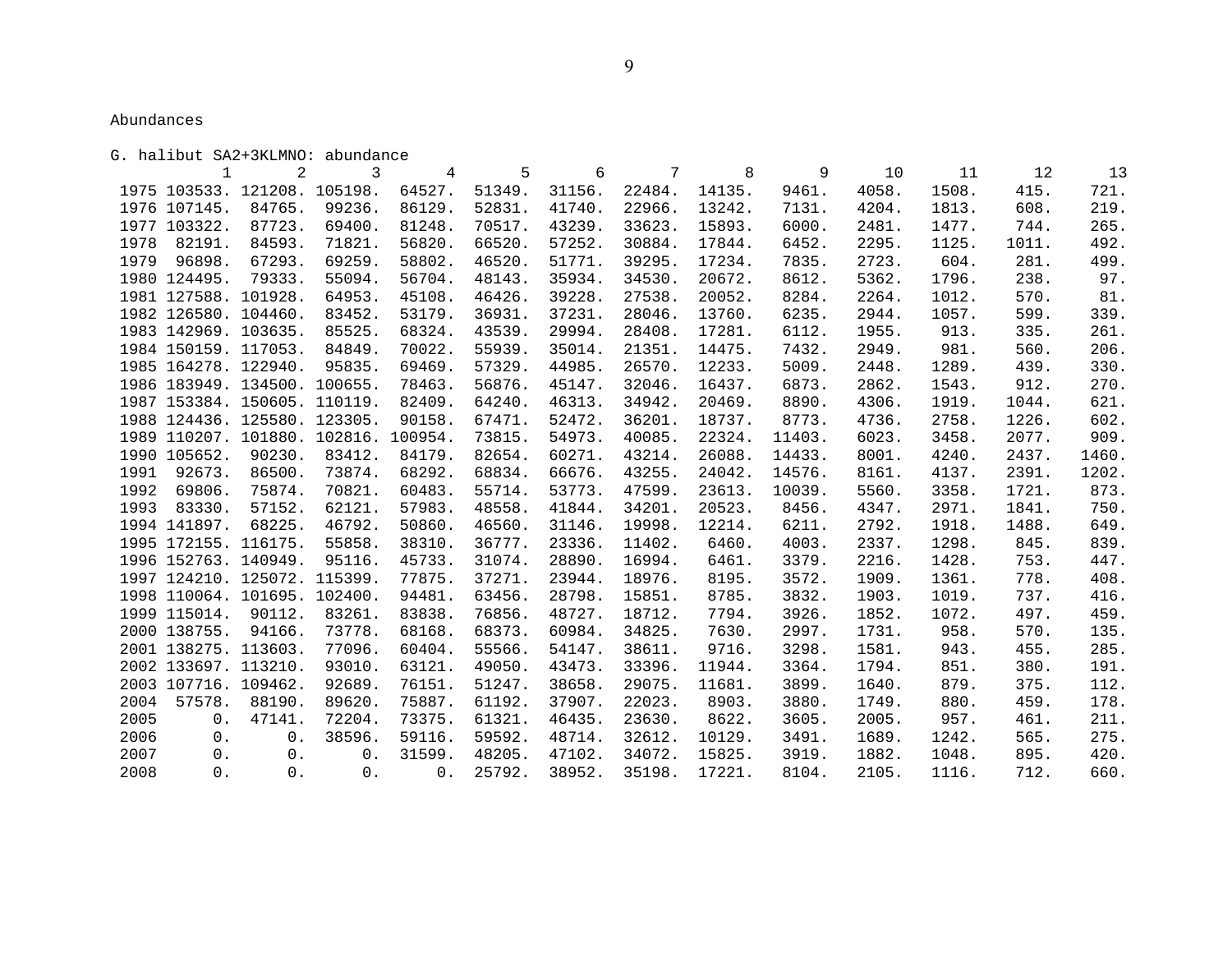Fishing mortality

|      | G. halibut SA2+3KLMNO: mortalidad pesca |       |       |       |       |       |       |       |       |       |       |       |       |
|------|-----------------------------------------|-------|-------|-------|-------|-------|-------|-------|-------|-------|-------|-------|-------|
|      | 1                                       | 2     | 3     | 4     | 5     | 6     | 7     | 8     | 9     | 10    | 11    | 12    | 13    |
| 1975 | 0.000                                   | 0.000 | 0.000 | 0.000 | 0.007 | 0.105 | 0.329 | 0.484 | 0.611 | 0.606 | 0.709 | 0.441 | 0.550 |
| 1976 | 0.000                                   | 0.000 | 0.000 | 0.000 | 0.000 | 0.016 | 0.168 | 0.592 | 0.856 | 0.846 | 0.691 | 0.629 | 0.701 |
| 1977 | 0.000                                   | 0.000 | 0.000 | 0.000 | 0.008 | 0.137 | 0.434 | 0.701 | 0.761 | 0.591 | 0.179 | 0.213 | 0.649 |
| 1978 | 0.000                                   | 0.000 | 0.000 | 0.000 | 0.051 | 0.176 | 0.383 | 0.623 | 0.663 | 1.135 | 1.189 | 0.506 | 0.678 |
| 1979 | 0.000                                   | 0.000 | 0.000 | 0.000 | 0.058 | 0.205 | 0.442 | 0.494 | 0.179 | 0.216 | 0.730 | 0.861 | 0.377 |
| 1980 | 0.000                                   | 0.000 | 0.000 | 0.000 | 0.005 | 0.066 | 0.343 | 0.715 | 1.136 | 1.467 | 0.948 | 0.877 | 0.900 |
| 1981 | 0.000                                   | 0.000 | 0.000 | 0.000 | 0.021 | 0.136 | 0.494 | 0.968 | 0.834 | 0.562 | 0.325 | 0.320 | 0.858 |
| 1982 | 0.000                                   | 0.000 | 0.000 | 0.000 | 0.008 | 0.070 | 0.284 | 0.611 | 0.960 | 0.971 | 0.948 | 0.629 | 0.743 |
| 1983 | 0.000                                   | 0.000 | 0.000 | 0.000 | 0.018 | 0.140 | 0.474 | 0.644 | 0.529 | 0.490 | 0.289 | 0.286 | 0.585 |
| 1984 | 0.000                                   | 0.000 | 0.000 | 0.000 | 0.018 | 0.076 | 0.357 | 0.861 | 0.911 | 0.628 | 0.604 | 0.329 | 0.820 |
| 1985 | 0.000                                   | 0.000 | 0.000 | 0.000 | 0.039 | 0.139 | 0.280 | 0.376 | 0.360 | 0.261 | 0.146 | 0.285 | 0.342 |
| 1986 | 0.000                                   | 0.000 | 0.000 | 0.000 | 0.005 | 0.056 | 0.248 | 0.415 | 0.268 | 0.200 | 0.191 | 0.185 | 0.334 |
| 1987 | 0.000                                   | 0.000 | 0.000 | 0.000 | 0.002 | 0.046 | 0.423 | 0.647 | 0.430 | 0.245 | 0.248 | 0.350 | 0.505 |
| 1988 | 0.000                                   | 0.000 | 0.000 | 0.000 | 0.005 | 0.069 | 0.283 | 0.297 | 0.176 | 0.114 | 0.084 | 0.099 | 0.217 |
| 1989 | 0.000                                   | 0.000 | 0.000 | 0.000 | 0.003 | 0.041 | 0.230 | 0.236 | 0.154 | 0.151 | 0.150 | 0.153 | 0.193 |
| 1990 | 0.000                                   | 0.000 | 0.000 | 0.001 | 0.015 | 0.132 | 0.386 | 0.382 | 0.370 | 0.460 | 0.373 | 0.506 | 0.394 |
| 1991 | 0.000                                   | 0.000 | 0.000 | 0.004 | 0.047 | 0.137 | 0.405 | 0.673 | 0.764 | 0.688 | 0.677 | 0.807 | 0.706 |
| 1992 | 0.000                                   | 0.000 | 0.000 | 0.020 | 0.086 | 0.253 | 0.641 | 0.827 | 0.637 | 0.426 | 0.401 | 0.631 | 0.680 |
| 1993 | 0.000                                   | 0.000 | 0.000 | 0.019 | 0.244 | 0.538 | 0.830 | 0.995 | 0.908 | 0.619 | 0.492 | 0.843 | 0.872 |
| 1994 | 0.000                                   | 0.000 | 0.000 | 0.124 | 0.491 | 0.805 | 0.930 | 0.916 | 0.777 | 0.565 | 0.620 | 0.373 | 0.771 |
| 1995 | 0.000                                   | 0.000 | 0.000 | 0.009 | 0.041 | 0.117 | 0.368 | 0.448 | 0.391 | 0.293 | 0.345 | 0.437 | 0.397 |
| 1996 | 0.000                                   | 0.000 | 0.000 | 0.005 | 0.061 | 0.220 | 0.529 | 0.393 | 0.371 | 0.287 | 0.407 | 0.414 | 0.432 |
| 1997 | 0.000                                   | 0.000 | 0.000 | 0.005 | 0.058 | 0.212 | 0.570 | 0.560 | 0.430 | 0.428 | 0.413 | 0.425 | 0.459 |
| 1998 | 0.000                                   | 0.000 | 0.000 | 0.006 | 0.064 | 0.231 | 0.510 | 0.606 | 0.527 | 0.374 | 0.519 | 0.274 | 0.278 |
| 1999 | 0.000                                   | 0.000 | 0.000 | 0.004 | 0.031 | 0.136 | 0.697 | 0.756 | 0.619 | 0.459 | 0.431 | 1.102 | 0.425 |
| 2000 | 0.000                                   | 0.000 | 0.000 | 0.004 | 0.033 | 0.257 | 1.077 | 0.639 | 0.439 | 0.407 | 0.545 | 0.494 | 4.896 |
| 2001 | 0.000                                   | 0.000 | 0.000 | 0.008 | 0.045 | 0.283 | 0.973 | 0.861 | 0.409 | 0.420 | 0.708 | 0.668 | 0.904 |
| 2002 | 0.000                                   | 0.000 | 0.000 | 0.008 | 0.038 | 0.202 | 0.850 | 0.919 | 0.518 | 0.514 | 0.620 | 1.019 | 1.250 |
| 2003 | 0.000                                   | 0.000 | 0.000 | 0.019 | 0.102 | 0.363 | 0.984 | 0.902 | 0.602 | 0.423 | 0.449 | 0.545 | 1.313 |
| 2004 | 0.000                                   | 0.000 | 0.000 | 0.013 | 0.076 | 0.273 | 0.738 | 0.704 | 0.460 | 0.403 | 0.446 | 0.576 | 0.762 |
| 2005 | 0.000                                   | 0.000 | 0.000 | 0.008 | 0.030 | 0.153 | 0.647 | 0.704 | 0.558 | 0.279 | 0.328 | 0.316 | 0.403 |
| 2006 | 0.000                                   | 0.000 | 0.000 | 0.004 | 0.035 | 0.157 | 0.523 | 0.750 | 0.418 | 0.277 | 0.128 | 0.096 | 0.137 |
| 2007 | 0.000                                   | 0.000 | 0.000 | 0.003 | 0.013 | 0.091 | 0.482 | 0.469 | 0.421 | 0.322 | 0.188 | 0.104 | 0.114 |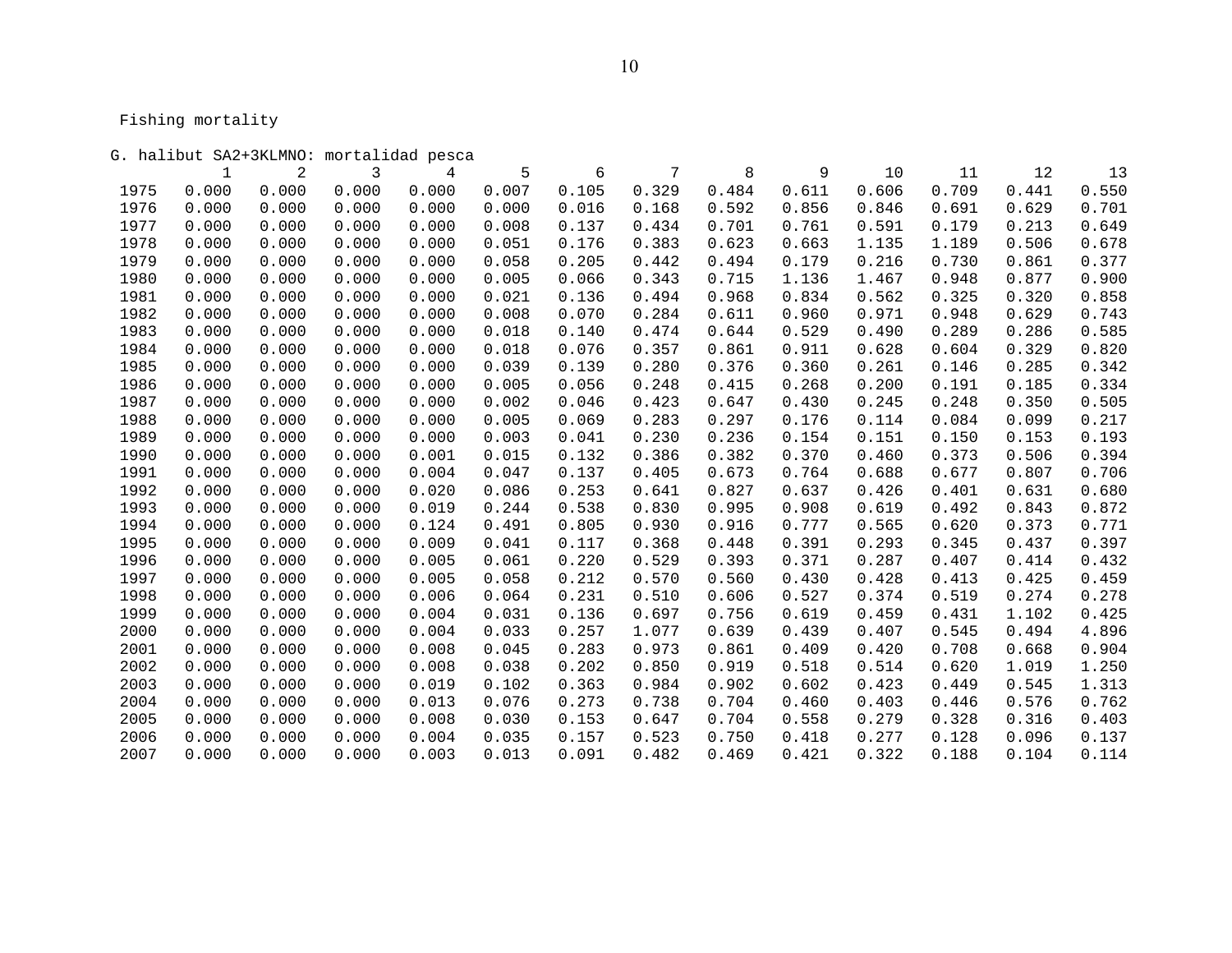|              | EU Survey_MNPT     |                | Residuals $(N^*Q - Indices)$ 2+3 GHL Tuning data |                 |                   |                |                        |                            |                |                   |          |                   |          |
|--------------|--------------------|----------------|--------------------------------------------------|-----------------|-------------------|----------------|------------------------|----------------------------|----------------|-------------------|----------|-------------------|----------|
|              |                    | $\overline{2}$ |                                                  | $\overline{4}$  |                   | 6              | $7\overline{ }$        |                            |                |                   |          | 12                |          |
|              | $\mathbf{1}$       |                | $\overline{\phantom{a}}$                         |                 | 5                 |                |                        | $\overline{\phantom{1}}$ 8 | 9              | 10                | 11       |                   |          |
| 1995<br>1996 | 0.870              | 0.248<br>1.197 | 0.370<br>$-0.082$                                | 0.311<br>0.595  | $-0.338$<br>0.300 | 0.091<br>0.067 | 0.462<br>$-0.262$      | 0.646                      | 1.280<br>0.312 | 0.459<br>$-0.597$ | 0.428    | $-0.129$<br>0.519 |          |
|              | 0.237              |                |                                                  |                 |                   |                |                        | 0.343                      |                |                   | $-0.564$ |                   |          |
| 1997         | $-0.120$           | 0.569          | 0.634                                            | 0.824           | 0.642             | 0.624          | 0.346                  | 0.484                      | 0.727          | 0.569             | $-0.439$ | $-0.100$          |          |
| 1998         | $-0.195$           | 0.206          | 1.001                                            | 1.157           | 0.664             | 0.740          | 0.944                  | 0.636                      | 0.837          | 0.421             | 0.103    | $-1.228$          |          |
| 1999         | $-1.187$           | $-0.788$       | 0.270                                            | 1.226           | 0.539             | 0.269          | 0.536                  | 0.475                      | 0.101          | $-0.152$          | $-1.443$ | $-1.225$          |          |
| 2000         | $-0.111$           | $-1.707$       | $-1.229$                                         | $-0.142$        | 0.019             | 0.225          | 0.097                  | 0.673                      | 0.527          | $-0.002$          | 0.642    | 0.000             |          |
| 2001         | 0.654              | $-0.303$       | $-0.160$                                         | $-0.799$        | $-0.700$          | $-0.235$       | 0.140                  | 0.879                      | $-0.483$       | $-0.834$          | $-1.450$ | 0.000             |          |
| 2002         | 0.011              | 0.418          | 0.086                                            | $-0.324$        | $-0.273$          | $-0.391$       | 0.073                  | $-0.219$                   | $-0.792$       | $-0.621$          | $-0.243$ | $-0.156$          |          |
| 2003         | $-0.392$           | $-0.626$       | $-1.436$                                         | $-0.603$        | $-0.707$          | $-0.830$       | $-0.804$               | $-1.213$                   | $-0.879$       | $-0.081$          | $-0.369$ | $-0.738$          |          |
| 2004         | 0.232              | 0.780          | 0.571                                            | $-0.339$        | 0.136             | 0.117          | $-0.388$               | $-0.727$                   | $-0.157$       | 0.147             | 1.053    | 1.315             |          |
| 2005         | 0.000              | 0.007          | 0.467                                            | $-0.072$        | 0.097             | $-0.178$       | $-0.369$               | $-0.749$                   | $-0.990$       | $-0.169$          | 0.542    | 0.263             |          |
| 2006         | 0.000              | 0.000          | $-0.493$                                         | $-0.615$        | $-0.013$          | $-0.242$       | $-0.632$               | $-0.652$                   | $-0.351$       | 0.407             | 1.031    | 1.090             |          |
| 2007         | 0.000              | 0.000          |                                                  | $0.000 - 1.220$ | $-0.366$          |                | $-0.256 -0.145 -0.577$ |                            | $-0.131$       | 0.454             | 0.710    | 0.389             |          |
| t SS n V=    |                    | $\overline{1}$ |                                                  | 60.467758       |                   | 156.00000      |                        | 0.36711034                 |                |                   |          |                   |          |
|              | CAN 2J3K Fall_MNPT |                |                                                  |                 |                   |                |                        |                            |                |                   |          |                   |          |
|              | $\mathbf{1}$       | $\overline{2}$ | $\overline{3}$                                   | $\overline{4}$  | 5                 | 6              | $7\phantom{.0}$        | 8                          | 9              | 10                | 11       | 12                | 13       |
| 1996         | 0.729              | 0.147          | 0.465                                            | $-0.095$        | 0.100             | $-0.356$       | $-0.689$               | $-0.916$                   | 0.421          | $-0.169$          | 0.006    | $-0.010$          | 0.074    |
| 1997         | $-0.322$           | 0.471          | 0.581                                            | 0.168           | 0.417             | 0.533          | 0.109                  | 0.207                      | 0.544          | 0.450             | 0.346    | 0.574             | $-0.446$ |
| 1998         | $-0.384$           | $-0.172$       | 0.365                                            | 0.011           | $-0.063$          | 0.248          | 0.268                  | 0.053                      | 0.131          | 0.475             | 0.597    | 0.445             | $-0.262$ |
| 1999         | $-0.807$           | 0.266          | 0.313                                            | 0.385           | 0.328             | 0.497          | 0.883                  | 0.526                      | 0.241          | 0.778             | 0.180    | 0.333             | 0.426    |
| 2000         | $-0.114$           | $-0.228$       | 0.052                                            | $-0.170$        | 0.071             | 0.003          | 0.036                  | 0.105                      | $-0.442$       | $-0.077$          | 0.058    | $-0.759$          | 0.000    |
| 2001         | 0.019              | $-0.381$       | 0.042                                            | 0.019           | $-0.054$          | 0.197          | 0.294                  | 0.384                      | 0.010          | $-0.241$          | 0.152    | $-0.376$          | 0.513    |
| 2002         | $-0.024$           | $-0.319$       | $-0.453$                                         | $-0.399$        | $-0.418$          | $-1.003$       | $-1.226$               | $-1.062$                   | $-0.966$       | $-0.853$          | $-1.077$ | 0.000             | $-0.075$ |
| 2003         | 0.309              | $-0.184$       | $-0.517$                                         | $-0.597$        | $-0.347$          | $-0.601$       | $-0.751$               | $-0.711$                   | $-1.013$       | $-0.577$          | $-0.347$ | 0.114             | 0.107    |
| 2004         | 0.594              | 0.243          | $-0.310$                                         | $-0.339$        | $-0.181$          | $-0.496$       | $-0.401$               | $-0.328$                   | $-0.406$       | $-0.027$          | $-0.862$ | $-0.468$          | 0.539    |
| 2005         | 0.000              | 0.157          | $-0.579$                                         | $-0.193$        | $-0.049$          | 0.131          | 0.643                  | 0.318                      | 0.091          | $-0.214$          | 0.452    | 0.105             | $-0.091$ |
| 2006         | 0.000              | 0.000          | 0.041                                            | 0.260           | 0.156             | 0.372          | 0.262                  | 0.751                      | 0.436          | $-0.239$          | $-0.106$ | $-0.190$          | 0.000    |
| 2007         | 0.000              | 0.000          | 0.000                                            | 0.950           | 0.040             | 0.474          | 0.572                  | 0.673                      | 0.954          | 0.693             | 0.602    | 0.232             | $-0.786$ |
| t SS n V=    |                    | $\sim$ 2       |                                                  | 31.481607       | 153.00000         |                |                        | 0.19487800                 |                |                   |          |                   |          |
|              | CAN 3LNO Spr_MNPT  |                |                                                  |                 |                   |                |                        |                            |                |                   |          |                   |          |
|              | $\mathbf{1}$       | $\overline{2}$ | $\sim$ 3                                         | 4               | 5                 | 6              | $7\phantom{.0}$        | 8                          |                |                   |          |                   |          |
| 1996         | 0.636              | 1.070          | 0.987                                            | 0.816           | 0.006             | $-0.422$       | $-0.722 - 2.709$       |                            |                |                   |          |                   |          |
| 1997         | 0.510              | 1.112          | 0.909                                            | 0.675           | 0.392             | 0.342          | $-0.265$               | $-0.319$                   |                |                   |          |                   |          |
| 1998         | $-1.034$           | $-0.254$       | 0.735                                            | 1.133           | 1.084             | 1.057          | 1.084                  | 1.340                      |                |                   |          |                   |          |
| 1999         | $-0.794$           | $-0.522$       | $-0.266$                                         | 0.113           | 0.500             | 0.368          | 0.690                  | 1.152                      |                |                   |          |                   |          |
| 2000         | 0.017              | 0.095          | $-0.219$                                         | 0.046           | 0.067             | 0.814          | 1.043                  | 0.651                      |                |                   |          |                   |          |
| 2001         | $-0.319$           | $-0.496$       | $-0.631$                                         | $-0.633$        | $-0.619$          | $-0.102$       | 0.212                  | 0.194                      |                |                   |          |                   |          |
| 2002         | $-0.157$           | $-0.714$       | $-1.022$                                         | $-0.828$        | $-0.767$          | $-1.149$       | $-1.429$               | $-1.334$                   |                |                   |          |                   |          |
|              | $2003$ $0.425$     |                | 0 637 -0 004 -0 019 -0 236 -0 981 -1 200 -1 031  |                 |                   |                |                        |                            |                |                   |          |                   |          |

 2003 0.425 0.637 -0.004 -0.019 -0.236 -0.981 -1.200 -1.031 2004 0.716 -0.465 -0.313 -0.299 -0.327 -0.767 -1.233 0.083 2005 0.000 -0.464 -0.177 -0.491 -0.179 0.142 0.277 0.338 2006 0.000 0.000 0.000 0.000 0.000 0.000 0.000 0.000 2007 0.000 0.000 0.000 -0.514 0.079 0.699 1.543 1.634 t SS n V= 3 51.485435 88.000000 0.55411392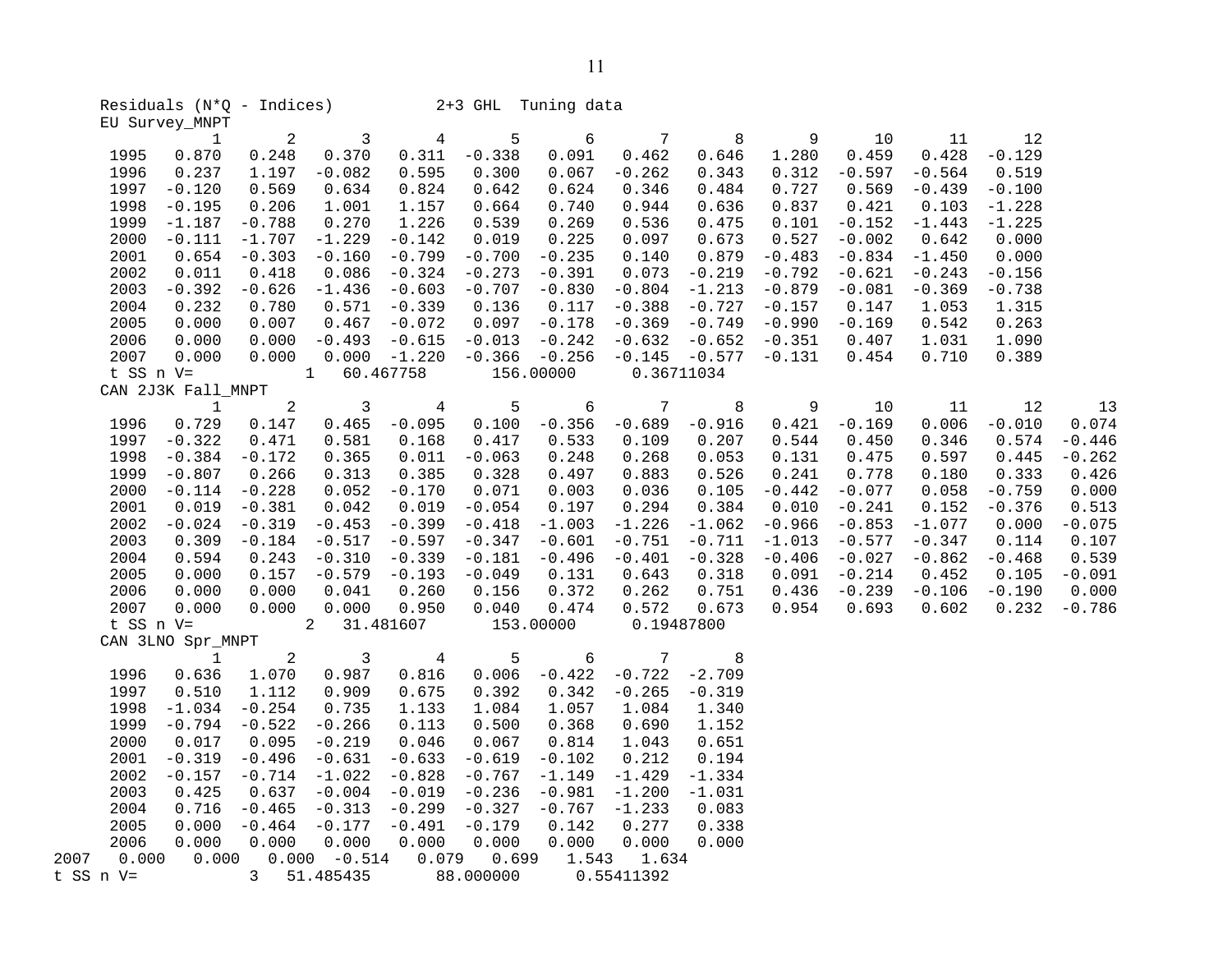

**Figure 1 – Default options.** 



Figure 2 – Default options.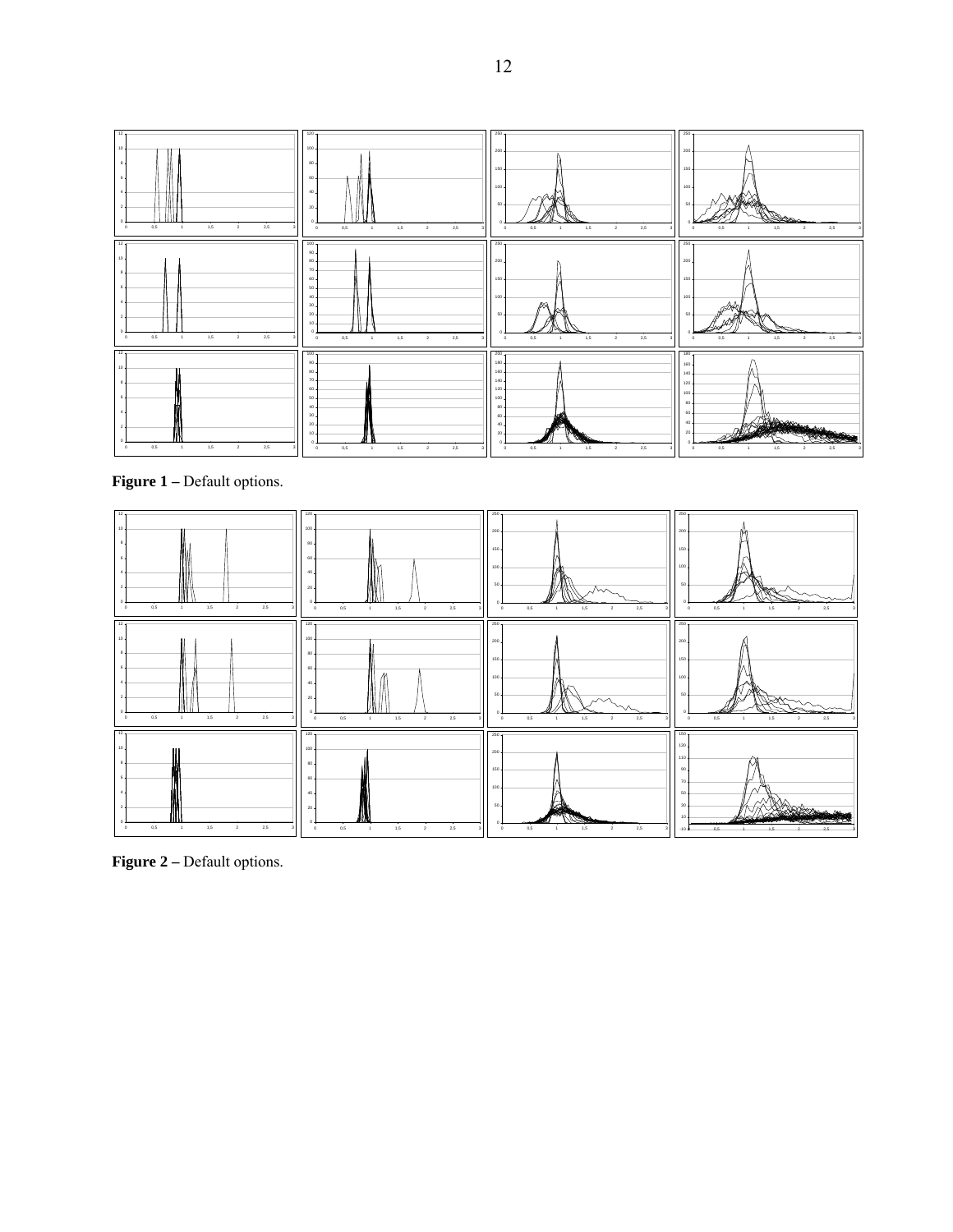

**Figure 3** – F last age = arithmetic mean



**Figure 4** – Catchability option = Q=EXP (mean log(Indice/N)) + epoch (NOAA).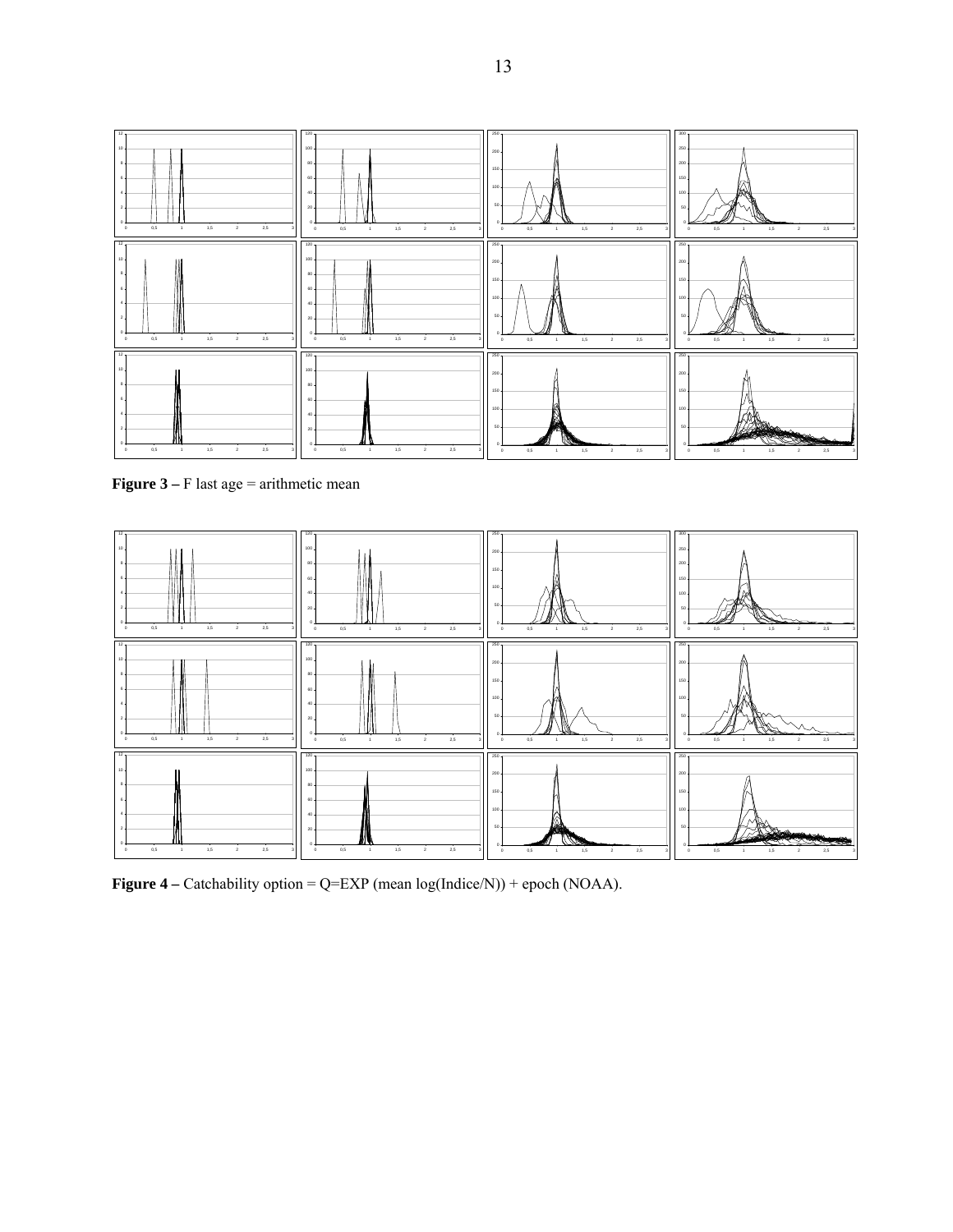

**Figure 5 – Catchability option = geometric mean + 10% of mean values** 



**Figure 6** – Ages for F-last-age  $= 5$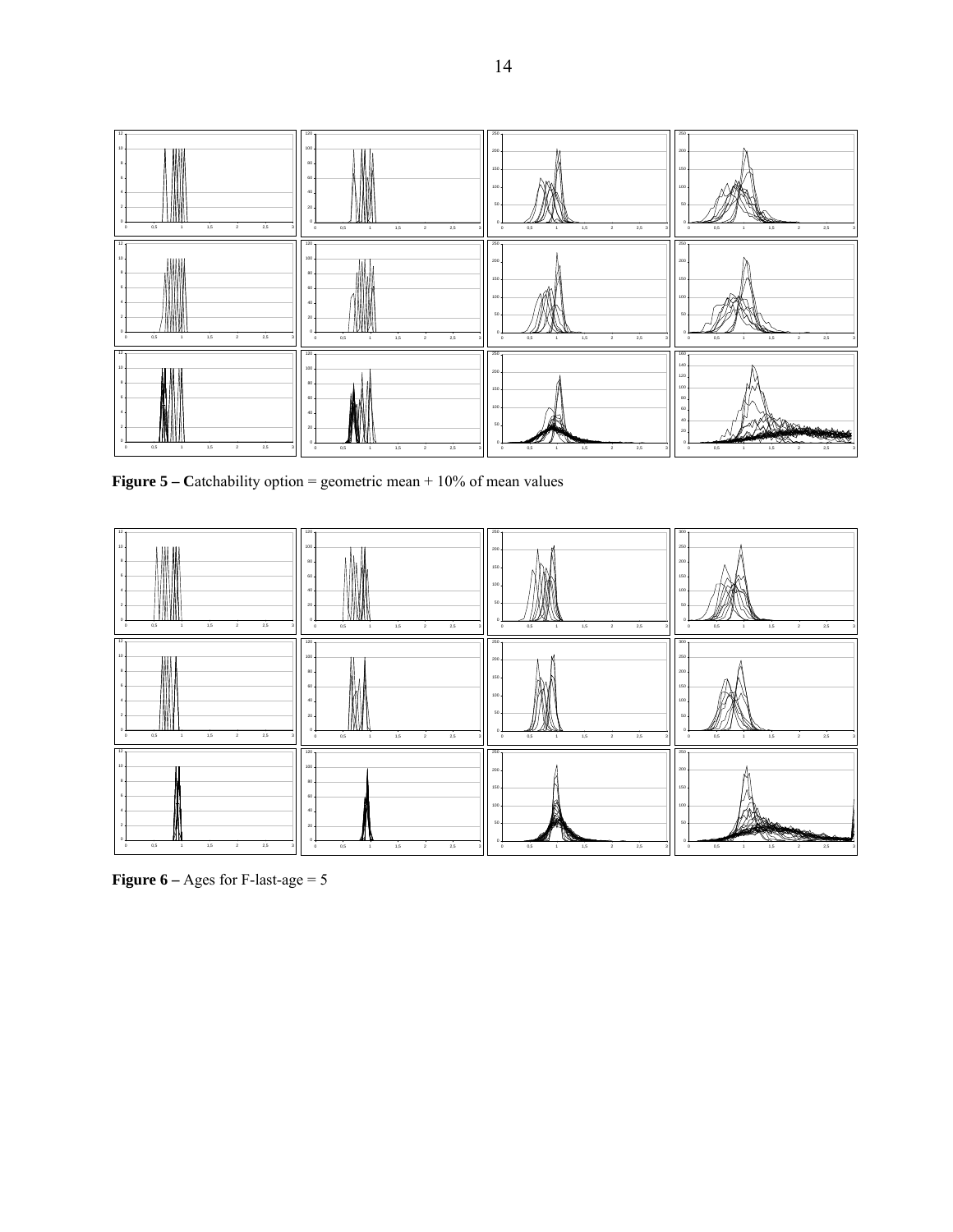

**Figure 7**- Greenland halibut results.



**Figure 8** – Catchabilities at age